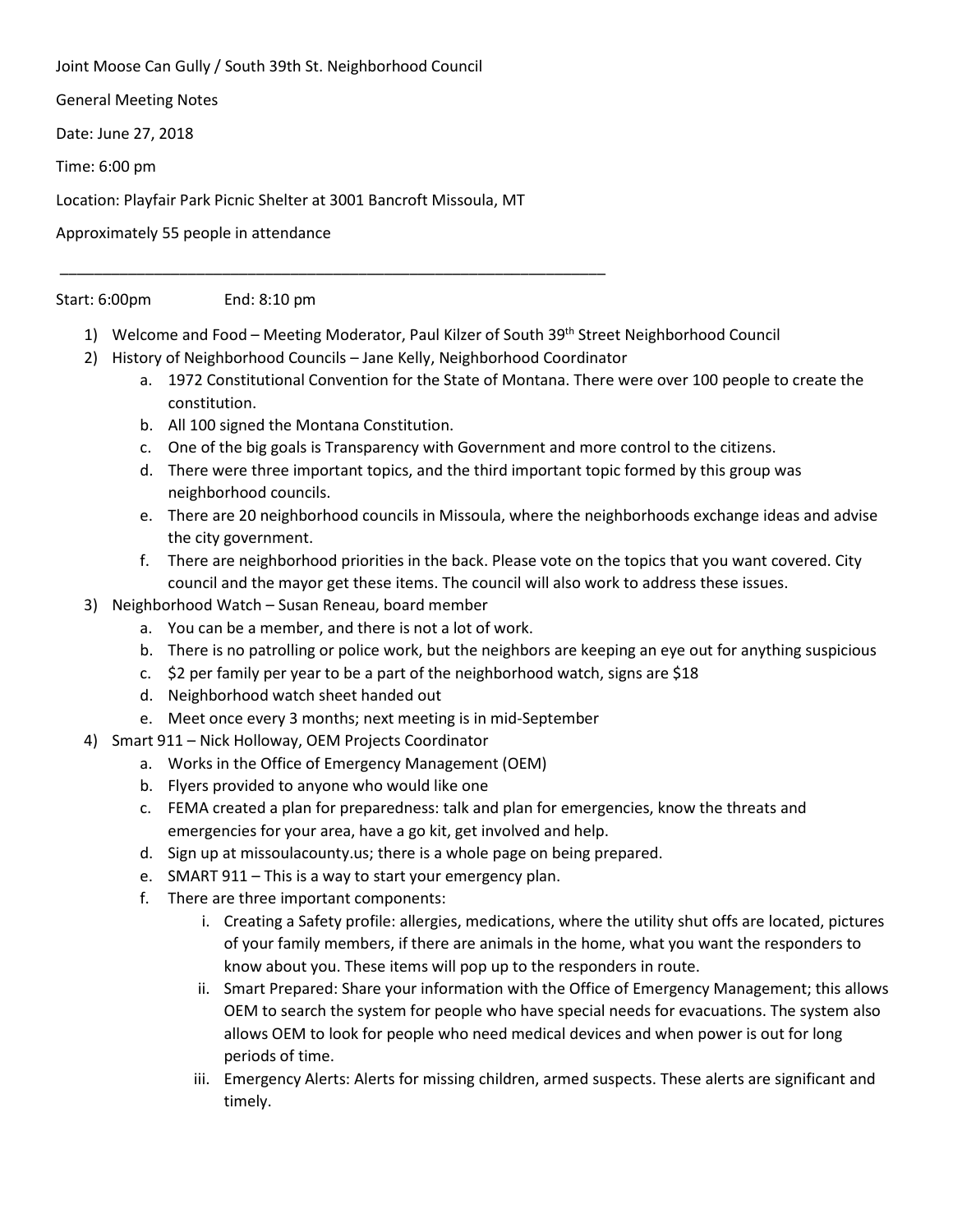- g. SMART 911 is portable. If you move, it goes with you as you are traveling or if you move. You need to update every 6 months to stay active. SMART 911 will never ask for any financial information. SMART 911 is paid through taxes and grants. It is a tool to help your family in an emergency.
- 5) Missoula Water Dennis Bowman, Superintendent
	- a. Goal of tonight is to fill you in on the transition
	- b. Missoula took over the water system on June 23, 2017.
	- c. Overall the financial situation was an issue when Missoula took over.
	- d. Another issue was the billing system. It took a lot of time to get the information for billing. On August 28<sup>th</sup>, Missoula Water received data for all billing issues.
	- e. Missoula Water is doing a variety of things to the system
		- i. Fixed booster pumps on the hills, replaced them
		- ii. Replaced wells
		- iii. Upgrading wells on South Ave, wanting them to be more efficient
		- iv. Rebuilt and maintained the generators
		- v. There are also water main projects that will be occurring in 8 different locations and 8 new hydrants.
		- vi. There is a 1914 main that runs near Scott Street. There will be a new main to create more efficient water lines through this area and avoid the 1914 main.
	- f. Overall, Missoula Water has spent \$14.1 million on payroll, fixing issues, capital improvements, and billing.
	- g. Missoula Water has not raised rates. The rate has stayed low since 2016.
	- h. Missoula Water is trying to hold rates for 3 years, but wants to maintain and fix systems.
	- i. Between the mains and customer service lines, which the City doesn't own, the system is leaking almost 40% of water.
	- j. Budget for fixing is \$16.2 million, and we are under that value.
	- k. Question: Do they inspect the tanks in the South Hills? What precautionary measures are being done?
		- i. Need new piping, looking at what type of maintenance needs to be completed, sent yearly. Mowing is continually being done, trying to keep up with overall maintenance. Tank inspections are done with divers.
	- l. Question: What about the noisy generators?
		- i. Missoula Water is recognizing the issues and trying to get more efficient generators
- 6) Trees: Cutting, planting and tree report Chris Boza, Missoula Urban Forester
	- a. Chris is responsible for all of the Missoula trees. There are over 30,000 trees in Missoula.
	- b. There are 3-4 thousand that need to be assessed; urban forest will be about \$120 million.
	- c. Urban Forestry staff maintains trails, about 49 miles of greenways, irrigation ditches, and bridges.
	- d. Some projects Missoula Urban Forestry staff are working on:
		- i. Pruning trees on Brooks from Mount to Higgins
		- ii. Looking at different types of planting programs for old and new neighborhoods
	- e. Middle 11 neighborhoods are missing urban forest canopy, which would reduce the heat island effect. There is a plan to increase foliage in the area.
	- f. Janet worked on planting plans for Moose Can Gully and has a list of plants for the neighborhood.
	- g. Question: What about eco-compost? Are the trees being used for anything?
		- i. When we chip up our materials, we take the compost to Missoula City Compost. They mix the sludge with compost.
		- ii. Trees in the back are there for wastewater mitigation program. This happens to decrease wastewater going into the river.
	- h. Question: How do you choose vegetation for the area?
		- i. We look at the water levels, vegetation for the area amongst other things.
- 7) Russell Street Project Katie Klietz, Big Sky Public Relations Account Executive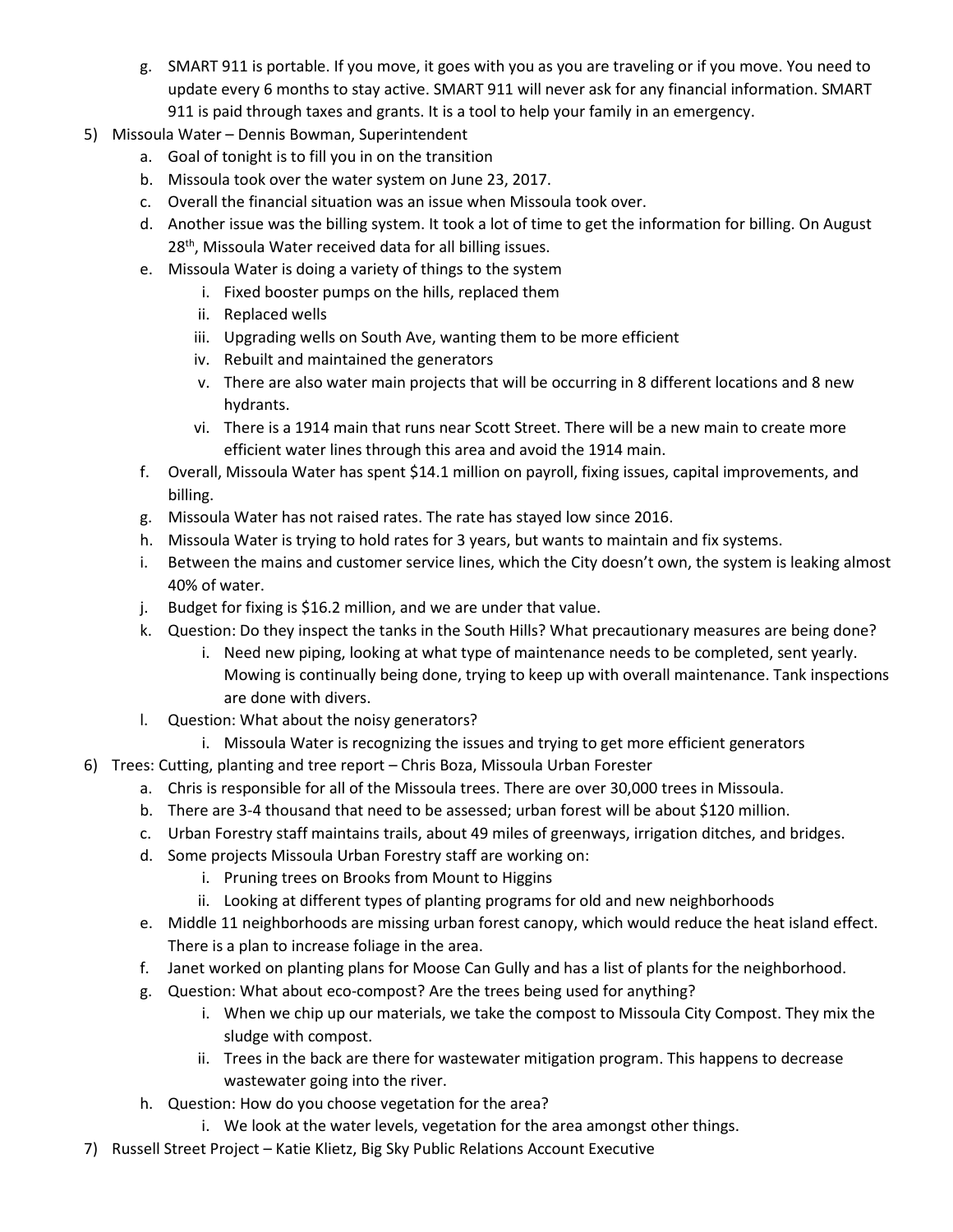- a. Hired by Montana Department of Transportation
- b. Provided magnets and fliers with contact information to stay current on projects
- c. Goal is to complete the Russell Street Project in about 1  $\frac{1}{2}$  years from now. There will be bike lanes, crosswalks, turn lanes, and four lanes, while also working on new walking trails, creating underpass for bikes and walkers.
- d. There are no complete closures planned.
- e. Bridge work will start in two weeks.
- f. Currently working on the east side. Plan is to have the east side open this winter.
- g. Question: How much is this costing and who is paying for it?
	- i. About \$20 million and is a federal gas tax, 83%, and other groups will help pay for this project.
- 8) Hillview Crossing Townhome Exemption Development Paul Forsting, Territorial Landworks, Land Use and Environmental Planner
	- a. Here to discuss the development we are planning called the South Hill Crossing.
	- b. The proposed development consists of 68 dwelling units in 34 duplex type buildings. Current zoning allows 3-11 units per acre; we are at 3 units per acre.
	- c. There is a public process and you can contact the city, planning office. We work to meet the city standards, engineers, parks, fire department.
	- d. Below the Tonka Trail, there will be public access. Trails will be made, and the old start into Tonka Trail will be reconfigured.
	- e. Question: What will the units sell for?
		- i. Would love to sell for less than \$300,000, but with construction costs, the houses will more likely be sold for more than \$400,000.
	- f. Question: What is the plan for sewer?
		- i. Plan is to connect with the gravity flow sewer in the south east corner.
	- g. Question: Where will the cars park?
		- i. Four spaces per house, two car garages and one side of the street parking.
		- ii. Statement from Public: One attendee commented that it looks like too many homes and too few parking spaces.
	- h. Statement from Public: Dumping more homes into an already crowed area is not a good idea.
	- i. Question: That is a pretty steep hill. What about storm water coming down the hill?
		- i. Storm water will go into a controlled area, the cities storm water collection system.
- 9) Update on Bancroft Ponds Steering Committee Collen Biehl
	- a. Here to discuss what is happening in their neighborhood. Creating a steering committee for the Bancroft Pond and a drainage field from Pattee Creek and South Hills area. Plan to revamp the park to a natural habitat. There will be no playground equipment, but there will be an outside style classroom.
	- b. We want it to be a special place for people with disabilities and kids.
	- c. Grant to sign the area, dog poop bags, and stones will be put in.
	- d. We are working in collaboration with the Missoula Parks and Recreation, school district, and coalition.
	- e. Question: Where is it located?
		- i. Behind Pattee Creek Market, six blocks from Splash Montana
- 10) Election of Leadership Team members Jane Kelly
	- a. We need more people on the Leadership Teams. Would anyone like to join?
		- i. Randy Rasmussen would like to join South  $39<sup>th</sup>$ .
		- ii. Carol Garlington, Betsy Weber, and Jennifer Stephens would like to join Moose Can Gully.
	- b. Jeff Stevens has motioned to accept and vote on the nominees; Anna Klene seconded the motion. The votes were all in favor, with no dissenting votes.
- 11) Q & A with City Council Stacy Anderson
	- a. Here to discuss what she is doing with the City Council.